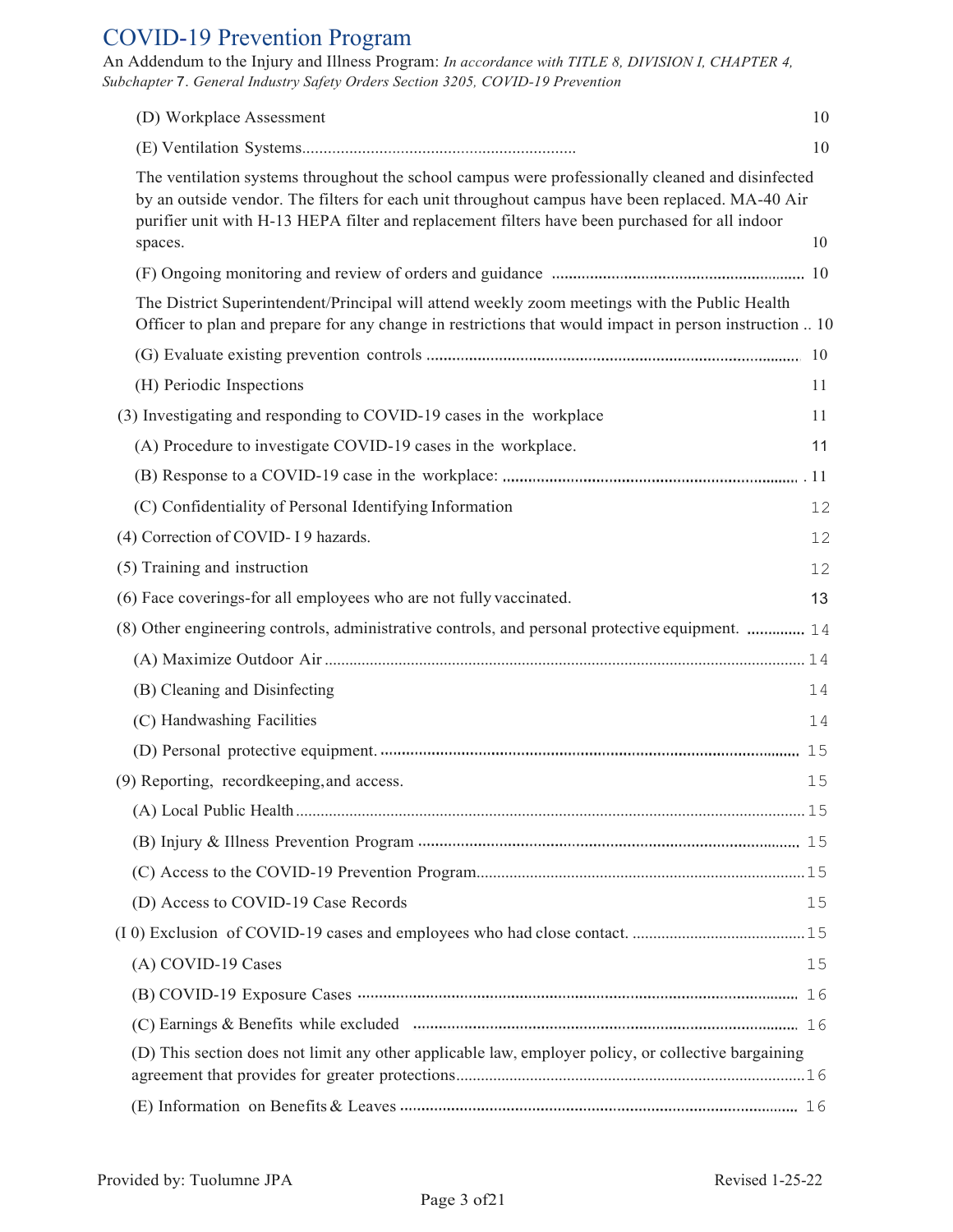# COVID-19 Prevention Program

An Addendum to the Injury and Illness Program: *In accordance with TITLE 8, DIVISION I, CHAPTER 4, Subchapter* 7. *General Industry Safety Orders Section 3205, COVID-19 Prevention*

| (11) Return to work criteria.                                                                                                                                                                         | 17 |
|-------------------------------------------------------------------------------------------------------------------------------------------------------------------------------------------------------|----|
| Official communication from the local health department must be provided by the employee<br>indicating that they received a negative test and/or have served their full quarantine period in order to |    |
| (A) COVID-19 cases with COVID-19 symptoms shall not return to work until: 17                                                                                                                          |    |
| (B) COVID-19 cases who tested positive but never developed COVID-19 symptoms  17                                                                                                                      |    |
| (C) A negative COVID-19 test shall not be required for an employee to return to work 17                                                                                                               |    |
| (E) If an order to isolate quarantine or exclude an employee is issued by a local or state health                                                                                                     |    |
|                                                                                                                                                                                                       |    |
|                                                                                                                                                                                                       |    |
|                                                                                                                                                                                                       |    |
|                                                                                                                                                                                                       |    |
|                                                                                                                                                                                                       |    |
|                                                                                                                                                                                                       |    |
|                                                                                                                                                                                                       |    |
|                                                                                                                                                                                                       |    |
|                                                                                                                                                                                                       |    |
|                                                                                                                                                                                                       |    |
|                                                                                                                                                                                                       |    |
|                                                                                                                                                                                                       |    |
|                                                                                                                                                                                                       |    |
|                                                                                                                                                                                                       |    |
|                                                                                                                                                                                                       |    |
| Americans with Disabilities Act - U.S. Equal Employment Opportunity Commission21                                                                                                                      |    |
|                                                                                                                                                                                                       |    |
|                                                                                                                                                                                                       |    |
|                                                                                                                                                                                                       |    |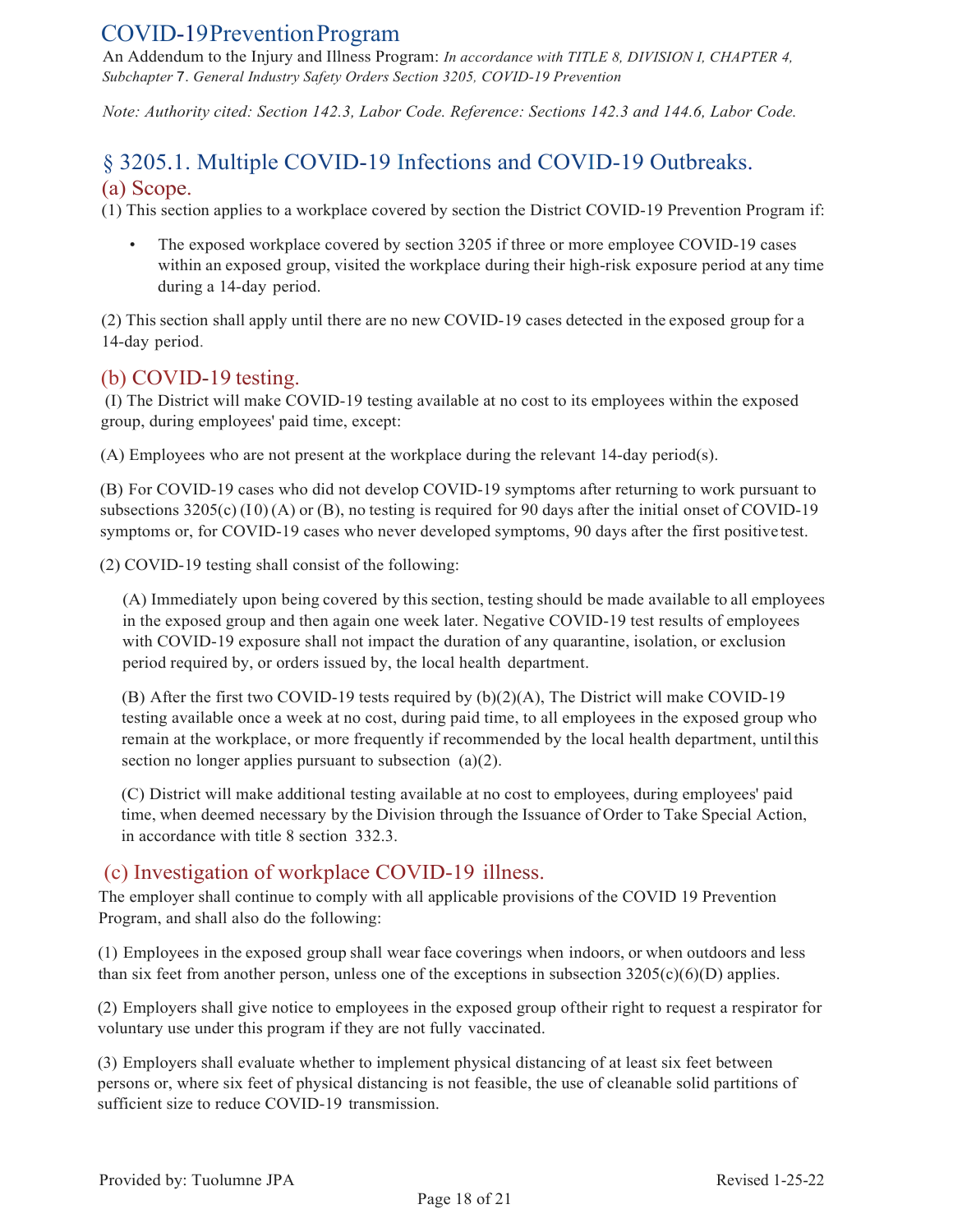## COVID-19PreventionProgram

An Addendum to the Injury and Illness Program: *In accordance with TITLE 8, DIVISION I, CHAPTER 4, Subchapter* 7. *General Industry Safety Orders Section 3205, COVID-19 Prevention*

## <span id="page-18-0"></span>(d) COVID-19 Investigation, review and hazard correction.

In addition to the requirements of our COVID-19 Prevention Program the District will immediately perform a review of potentially relevant COVID-19 policies, procedures, and controls and implement changes as needed to prevent further spread of COVID-19. The investigation and review shall be documented and include:

(1) Investigation of new or unabated COVID-19 hazards including the employer's leave policies and practices and whether employees are discouraged from remaining home when sick; the employer's COVID-19 testing policies; insufficient outdoor air; insufficient air filtration; and lack of physical distancing.

(2) The review shall be updated every thirty days that this section to continues to apply, in response to new information or to new or previously unrecognized COVID-19 hazards, or when otherwise necessary.

(3) The District will implement changes to reduce the transmission of COVID-19 based on the investigation and review required by our COVID-19 Prevention Program. The District will consider moving indoor tasks outdoors or having them performed remotely, increasing outdoor airsupply when work is done indoors, improving air filtration, increasing physical distancing as much as feasible, requiring respiratory protection in compliance with section 5144 and other applicable controls.

### <span id="page-18-1"></span>(f) Buildings and structures with mechanical ventilation.

Employers shall filter recirculated air with Minimum Efficiency Reporting Value (MERV) 13 or higher efficiency filters if compatible with the ventilation system. If MERV-13 or higher filters are not compatible with the ventilation system, employers shall use filters with the highest compatible filtering efficiency. Employers shall also evaluate whether portable or mounted High Efficiency Particulate Air (HEPA) filtration units or other air cleaning systems would reduce the risk of transmission and, if so, shall implement their use to the degree feasible.

*Note: Authority cited: Section 142.3, Labor Code. Reference: Sections 142.3 and 144.6, Labor Code.*

## <span id="page-18-2"></span>§ 3205.2. Major COVID-19 Outbreaks.

### <span id="page-18-3"></span>(a) Scope.

(1) This section applies to any workplace covered by our COVID-19 Prevention Program if:

• 20 or more employee COVID-19 cases in an exposed group, as defined by section 3205(b), visited the workplace during the high-risk exposure period within a 30-day period.

(2) This section shall apply until there are fewer than three COVID-19 cases detected in the exposure group for a 14-day period.

## <span id="page-18-4"></span>(b) COVID-19 testing.

Employers shall continue to comply with section 3205.1, except that the COVID-19 testing described in section 3205.l(b) shall be made available to all employees in the exposed group, regardless of vaccination status or more frequently if recommended by the local health department.

(1) The District will provide a respirator for voluntary use in compliance with subsection 5144 (c)(2) to employees in the exposed group and shall determine the need for a respiratory protection program or changes to an existing respiratory protection program under section 5144 to address COVID-19 hazards.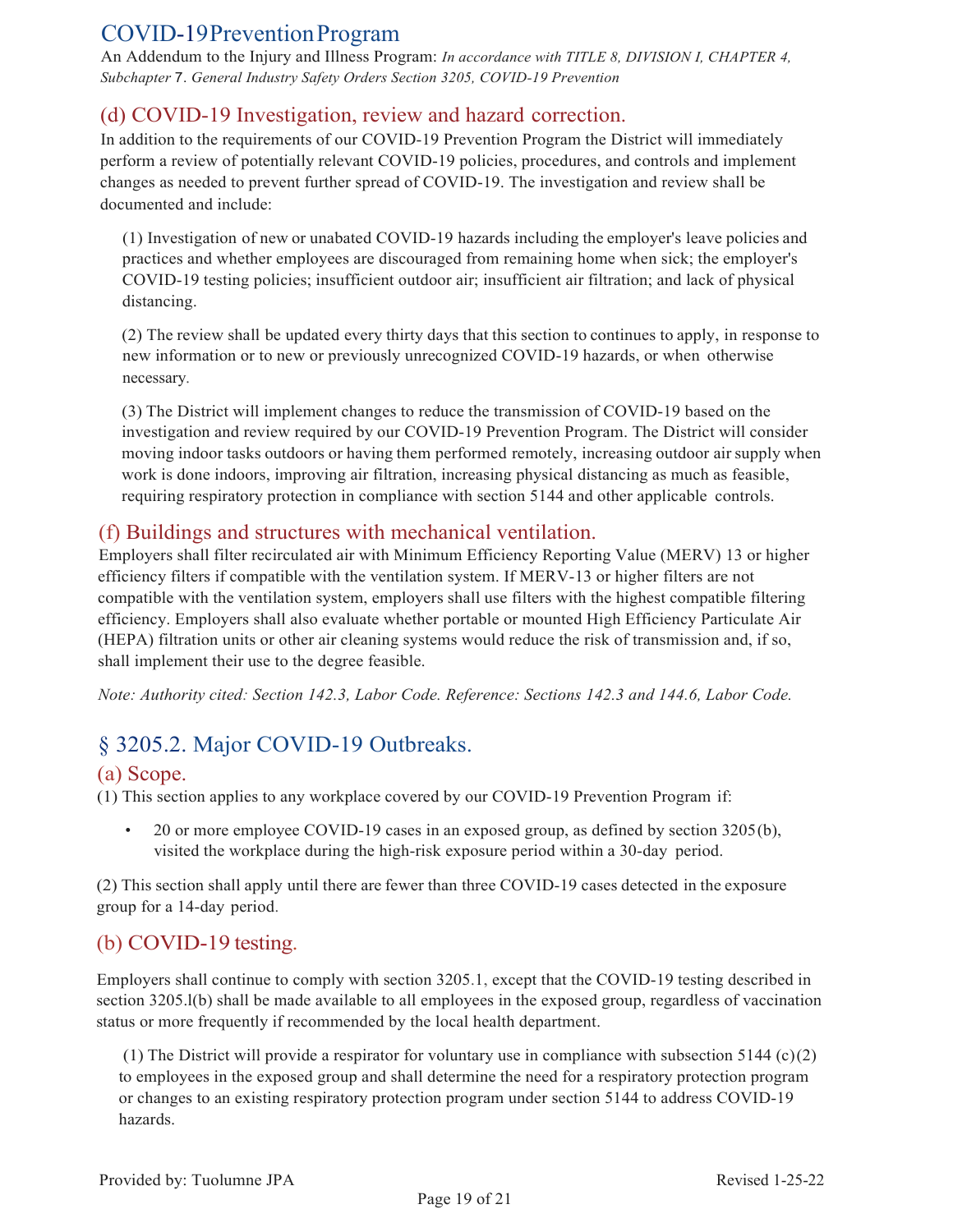## COVID-19PreventionProgram

An Addendum to the Injury and Illness Program: *In accordance with TITLE 8, DIVISION I, CHAPTER 4, Subchapter* 7. *General Industry Safety Orders Section 3205, COVID-19 Prevention*

(2) Any employees in the exposed group who are not wearing respirators required by the employer and used in compliance with section 5144 shall be separated from other persons by at least six feet, except where an employer can demonstrate that six feet of separation is not feasible, and except for momentary exposure while persons are in movement. Methods of physical distancing include: telework or other remote work arrangements; reducing the number of persons in an area at one time, including visitors; visual cues such as signs and floor markings to indicate where employees and others should be located or their direction and path of travel; staggered arrival, departure, work, and break times; and adjusted work processes or procedures, such as reducing production speed, to allow greater distance between employees. When it is not feasible to maintain a distance of at least six feet, individuals shall be as far apart as feasible.

(3) At work stations where an employee in the exposed group is assigned to work for an extended period of time, such as cash registers, desks, and production line stat ions, and where the physical distancing requirement in subsection  $(c)(2)$  is not maintained at all times, the employer shall install cleanable solid partitions that effectively reduce transmission between the employee and other persons.

(4) The District will evaluate whether to halt some or all operations at the workplace until COVID-19 hazards have been corrected.

(5) Any other control measures deemed necessary by the Division through the Issuance of Order to Take Special Action, in accordance with title 8 section 332.3.

<span id="page-19-0"></span>*Note: Authority cited: Section 142.3, Labor Code. Reference: Sections 142.3 and 144.6, Labor Code.*

## Appendix A: Guidance

Employers - General Guidance

- California Blueprint for a Safer Economy Find the status of activities in your county
- CDC Guidance for Travel-Domestic
- CDC Guidance for Travel-International
- CDC Guidance Masking
- Industry guidance to reduce risk
- Responding to COVID-19 in the Workplace for Employers-ETS
- Side by Side Comparison of COVID-19 Paid Leave

### Guidance - K-1 2 Education

• Follow this guidance for schools and school-based programs

### Face Covering Information

- Guidance for the Use of Face Coverings
- Face coverings, masks, and respirators Information & Overview
- Face coverings, masks & respirators Handout
- Use of Cloth Face Coverings to Help Slow the Spread of COVID-19 CDC Recommendations
- Voluntary: use ofN95 masks Cal/OSHA

### California Healthy Schools Act & Integrated Pest Management (1PM)

- Do I need training to use a disinfectant?
- 1PM Training for School Staff Online Training Options
- Reminders for Using Disinfectants for Schools and Child Care
- What About Hand Sanitizers?
- EPA Approved Cleaners
- Disinfecting Fogger Tips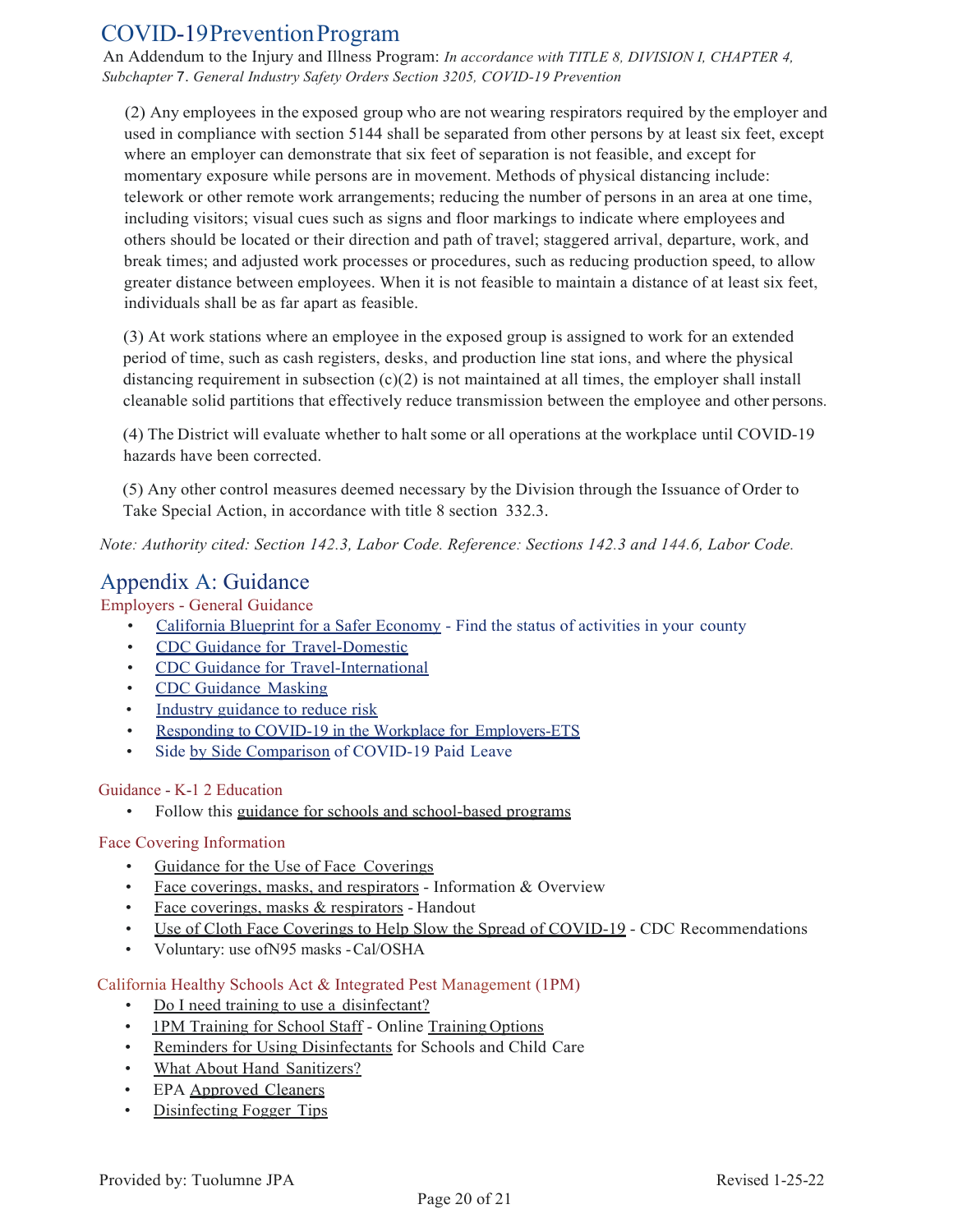## COVID-19PreventionProgram

An Addendum to the Injury and Illness Program: *In accordance with TITLE 8, DIVISION 1, CHAPTER 4, Subchapter* 7. *General Industry Safety Orders Section 3205, COVID-19 Prevention*

• EPA Supports Healthy Indoor Environments in Schools During COVID-19 Pandemic

Americans with Disabilities Act - U.S. Equal Employment Opportunity Commission

- Pandemic Preparedness in the Workplace and the Americans with Disabilities Act
- What You Should Know About COVID-19 and the ADA, the Rehabilitation Act, and Other EEO Laws

### <span id="page-20-0"></span>Append ix B: Cal/OSHA Regulations

Subchapter 7. General Industry Safety Orders§ 3205. COVID-19 Prevention. https:// [www.dir.ca.gov/ dosh/coronavrus/ ETS.html](http://www.dir.ca.gov/%20dosh/coronavrus/%20ETS.html)

### <span id="page-20-1"></span>Append ix C: CDPH School Guidance:

https://www.cdph .ca.gov/ Programs/CID/DCDC/Page s/COVID-19/K-1 2-Guidance-2021-22-School-Year.aspx-Updated January 12, 2022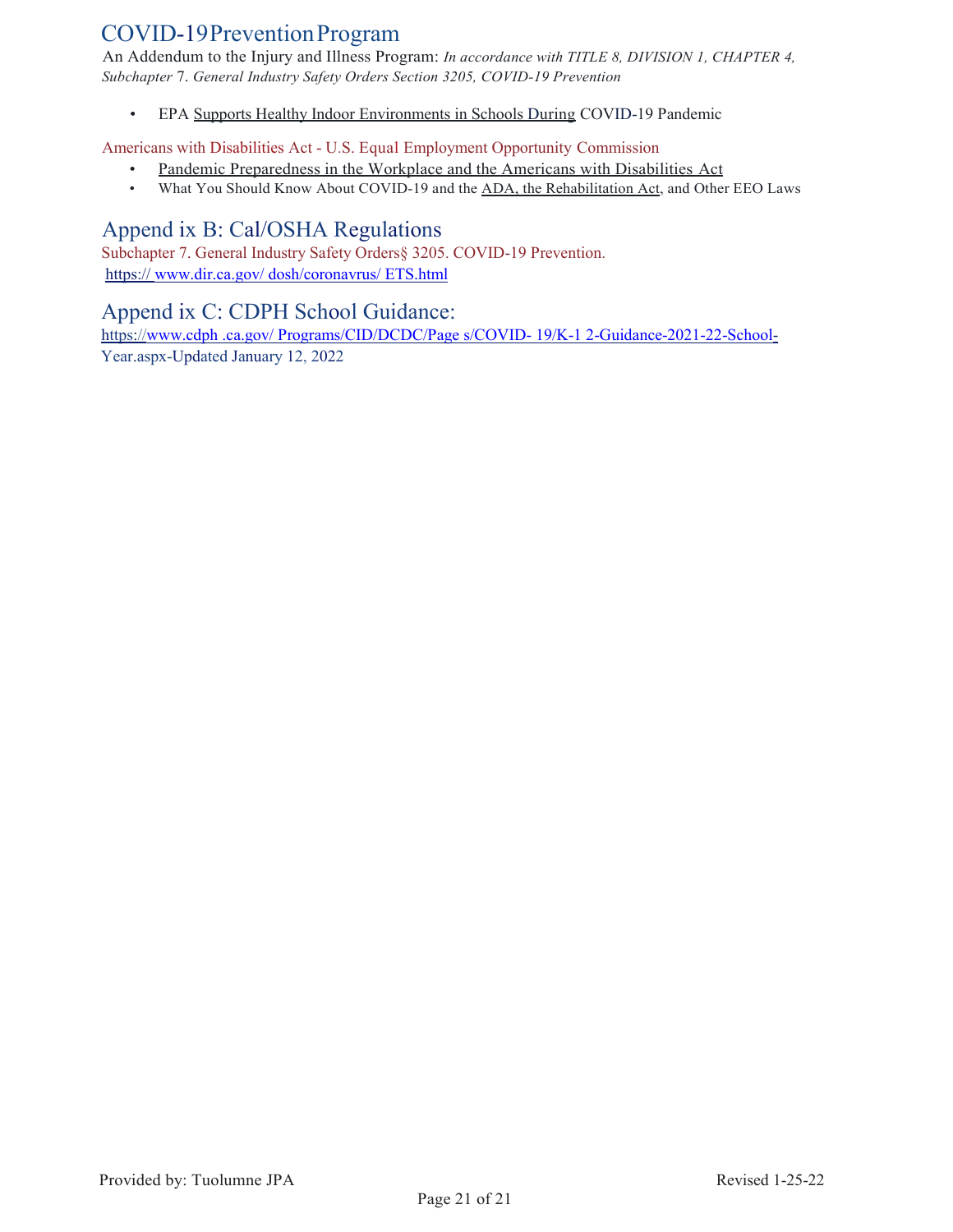# **£LOSE CONTACT QUARANTINE FLOW CHART FOR INDOOR CLASSROOM SETTINGS**

3D31-3033 COMD-18 SNBMC HEVILIH CUIDANCE EON N-13 SCHOOLS IN GALIEDRIN

Attachment A

· IMPORTANT: All close contact information (Including maskin information) should be sent to public health in SPOT or email Quarantine instructions will be provided to by public health during contact tracing.



tAST REVISED: 7-30-2021

follow school illness policy.

O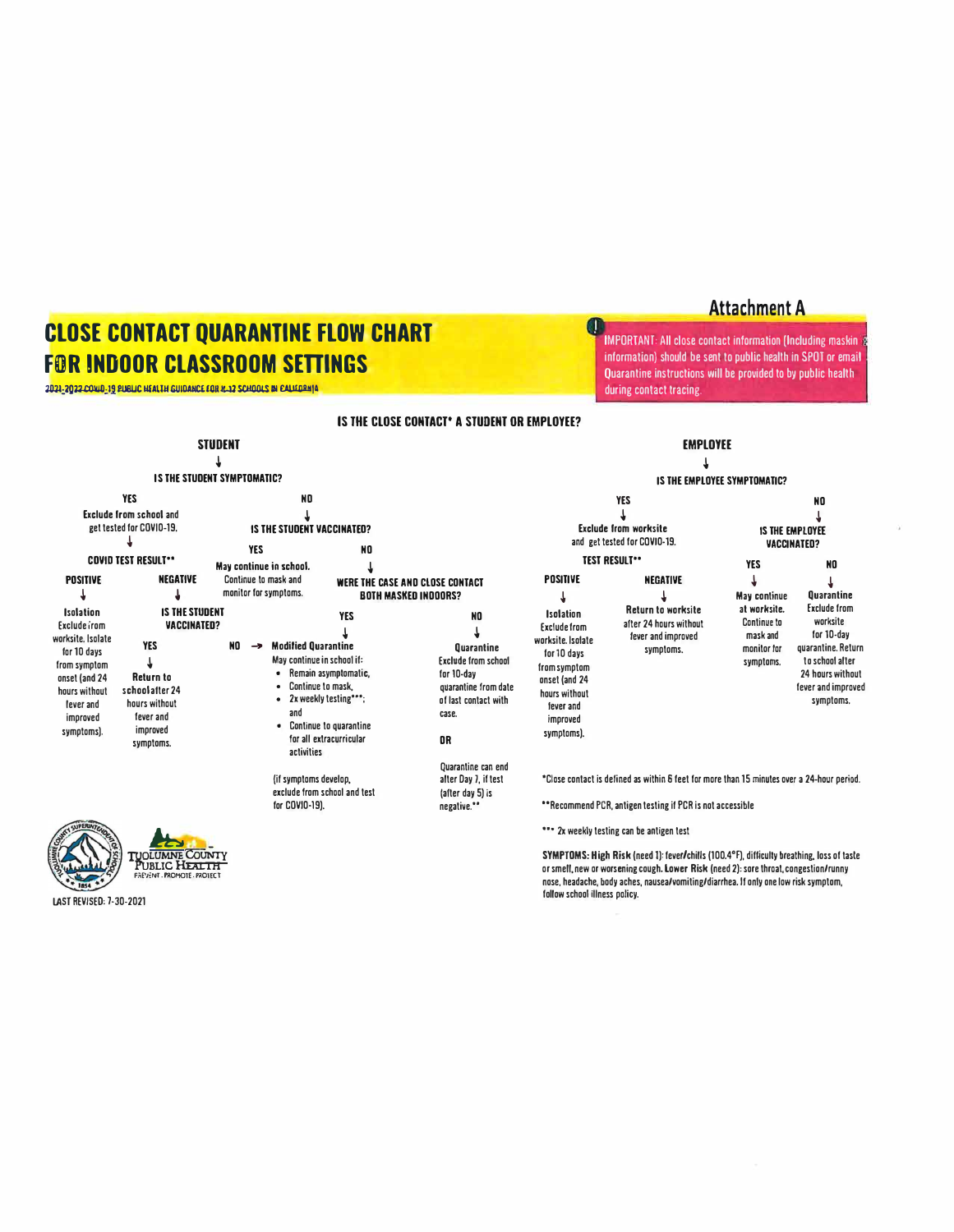### **Attachment B**

#### WHAT TO DO IF A STUDENT IS SICK FLOW CHART

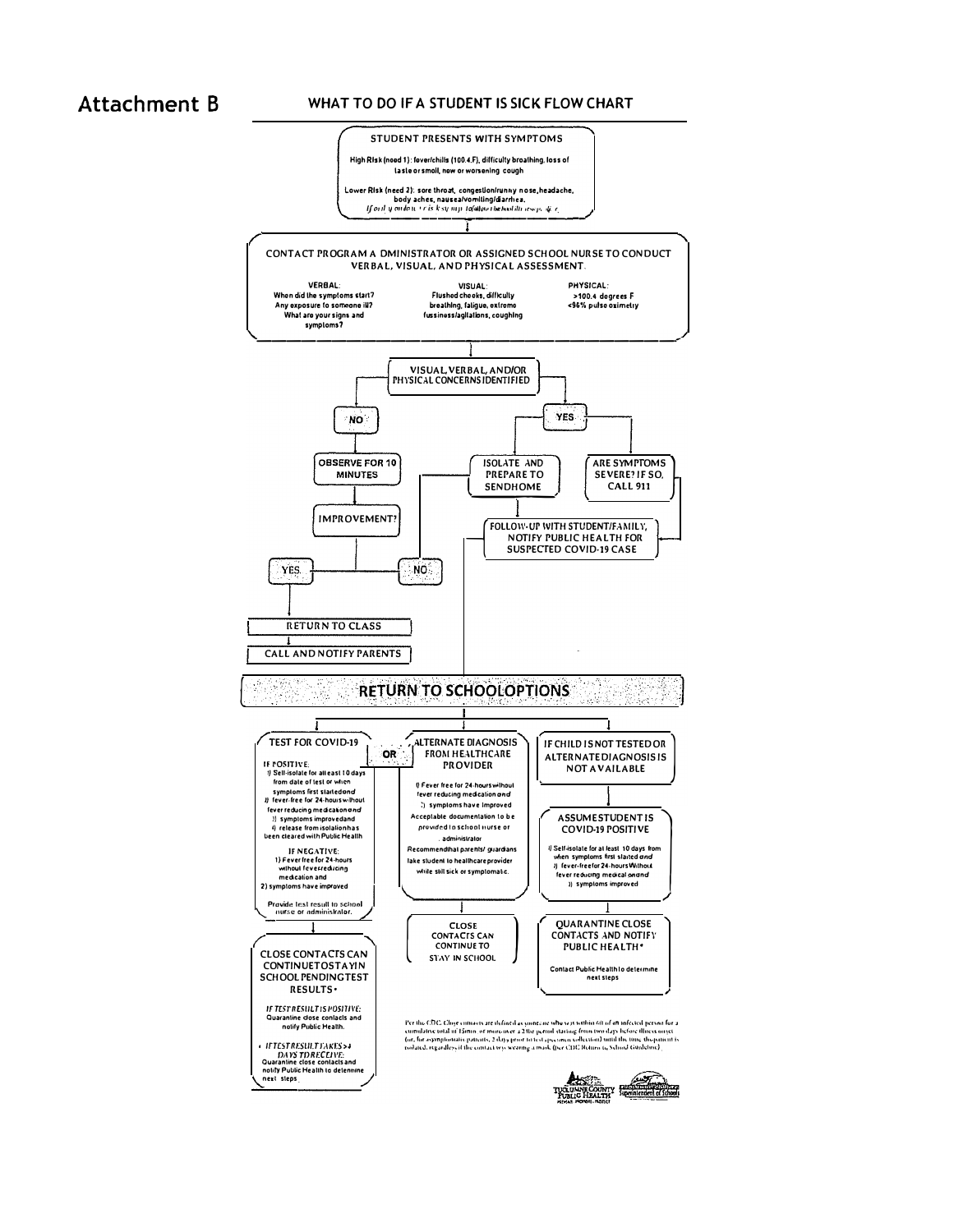### **COVID-19 Screening Checklist for Employers**

| Name: | <b>Date:</b><br>fime: | ----- |
|-------|-----------------------|-------|
|       |                       |       |

*Purpose: Based on the Febrile Respiratory Illness Health Order that took effect on 03/26/2020, all employers, on a doily basis, are to screen all employees for signs & symptoms of respiratory illness accompanied by fever ond COVID-19.* 

**Instructions: ALL employees and government officials entering the building must be asked the following below. Employees who are teleworking must also complete the screening. Please maintain this record for 14 days from completion of this form and have this form available upon request from the Public Health Department.** 

- **1. Have you washed your hands or used alcohol-based hand sanitizer on entry?**  $\Box$ YES  $\Box$ NO – Ask them to do so.
- 2. Do you have any of the following symptoms which are new or unusual for you? □New or worsening cough □Muscle or body aches □Headache □Sore throat □New or worsening shortness of breath or difficulty breathing □Fatigue □Congestion or runny nose □Nausea or vomiting □Diarrhea □New loss of taste or smell
	- If YES to any, restrict them from entering the building and send person home.\*
	- If NO to all, proceed to remaining questions.

**3. Employee's temperature: \_\_\_\_\_\_\_\_ ° F. (If you have a thermometer available)**

**3A. Does the employee have a fever (temperature 100.4° F or greater) or feeling feverish/having chills?**  DYES ONO

- If YES to any, restrict them from entering the building and send person home.\*
- If NO, proceed to question #4.

#### **4. Ask the employee the following:**

Have you been exposed to any person who, within the past 14 days, was confirmed COVID-19 positive by lab test? □YES □NO

- If YES , contact your supervisor immediately\*\*
- If NO, proceed to #5

#### **5. Allow entry to building and remind individual to:**

□Wash their hands or use alcohol-based hand sanitizer throughout their time in the building. □**Not** to shake hands with, touch, or hug others during their time in the building.

**\*The person being sent home, must inform their supervisor and Human Resources that they were sent home and is responsible for following-up with their primary care physician if needed.**

**\*\*Supervisors review second page of this document** 

**Person Performing Screening:** 

Revised. 07/22/2020